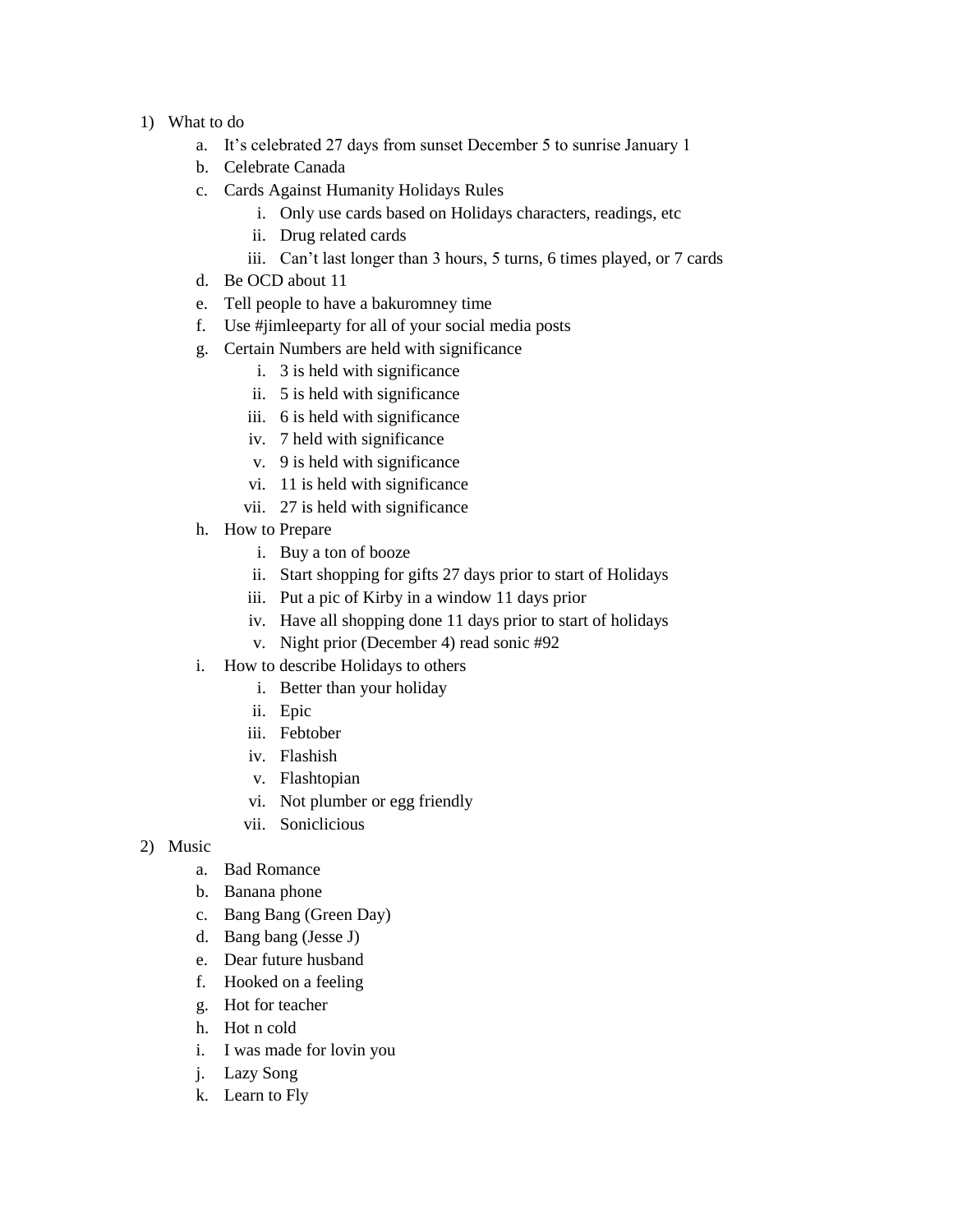- l. Let's put the x in sex
- m. Massachusetts
- n. My life would suck without you
- o. Never gonna give you up
- p. New York Grove
- q. San Diego
- r. Shake it Off
- s. Since U Been Gone
- t. Stray Heart
- u. Stronger
- v. Timber
- w. Too Much Time on my Hands
- x. Uptown Funk
- y. Use Your love
- z. Wake me up before you go go
- aa. Walk
- 3) Read
	- a. Deadpool
	- b. Flash (but prioritize Wally West stories over others)
	- c. Superman
	- d. Cthulhu Mythos
	- e. Brave New World
	- f. Chronicles of Narnia
	- g. The Hunger Games
	- h. Thor
	- i. Fairy Tales
- 4) Characters
	- a. Blue Hedgehogs
	- b. Cats
	- c. Dogs
	- d. Gnomes
	- e. Krampus
	- f. Non-blue Hedgehogs
	- g. Pigs
	- h. Santa
	- i. Sonic Claus
- 5) Food
	- a. Beer
	- b. Cake
	- c. Turkey
	- d. Water
	- e. Whiskey
	- f. Doritos
	- g. Chocolate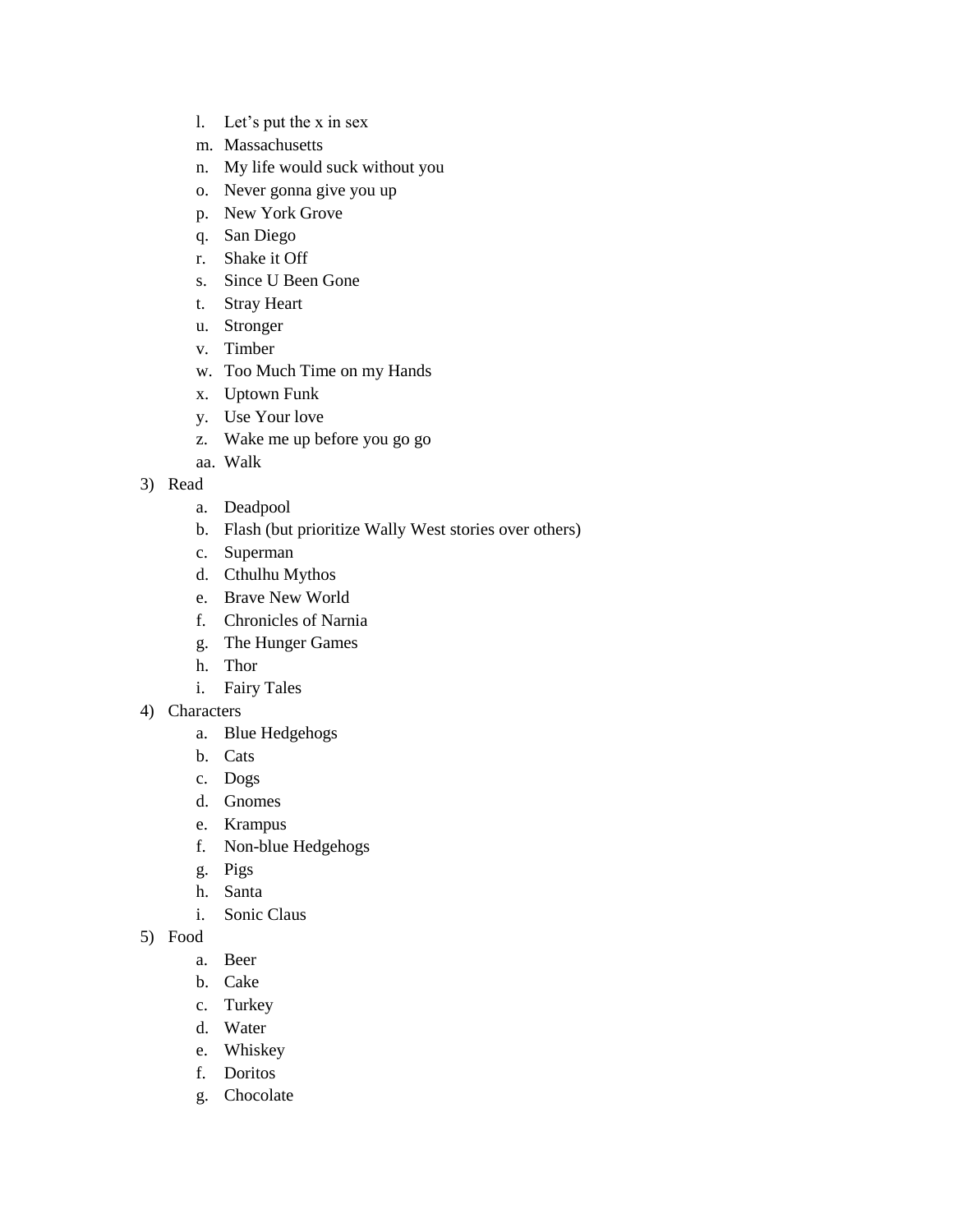- h. Pizza
- i. s'mores
- 6) What to Wear
	- a. Bracelets
	- b. Clothing with Scott Bakula on it
	- c. What Scott Bakula does
	- d. colorful clothes
	- e. lapel pins
	- f. Orange hats
	- g. Phrygian (elf) caps
	- h. What Scott Bakula does
	- i. Colors
		- i. Black
		- ii. Blue
		- iii. Brown
		- iv. Emerald
		- v. Gold
		- vi. Green
		- vii. Orange
		- viii. Silver
		- ix. Velociraptor Cloaca (RGB 66,37,93 hex #42255D)
- 7) Decorations
	- a. Holidays Trees with ornaments
	- b. Decorations must be set up by 3pm on day of first party
	- c. Dinosaurs
	- d. Legendary Pokémon
	- e. Mythical Pokémon
	- f. Scott Bakula
	- g. Tasmanian Tigers
	- h. Leonard Nimoy
	- i. Michael O'Hare
- 8) Watch
	- a. Babylon 5
	- b. Holiday Specials
	- c. Hunger Games
	- d. Marvel Cinematic Universe
	- e. Sonic Christmas Blast 12/14 & 12/24 so Sonic Claus gets infinite speed to deliver gifts
	- f. Sonic Movies
	- g. Star Trek (especially TNG)
	- h. Star Wars
	- i. Supernatural
- 9) Gifts (give whenever but Delibird delivers 12/14, Santa 12/24, Sonic Claus helps both)
	- a. Action figures
	- b. CDs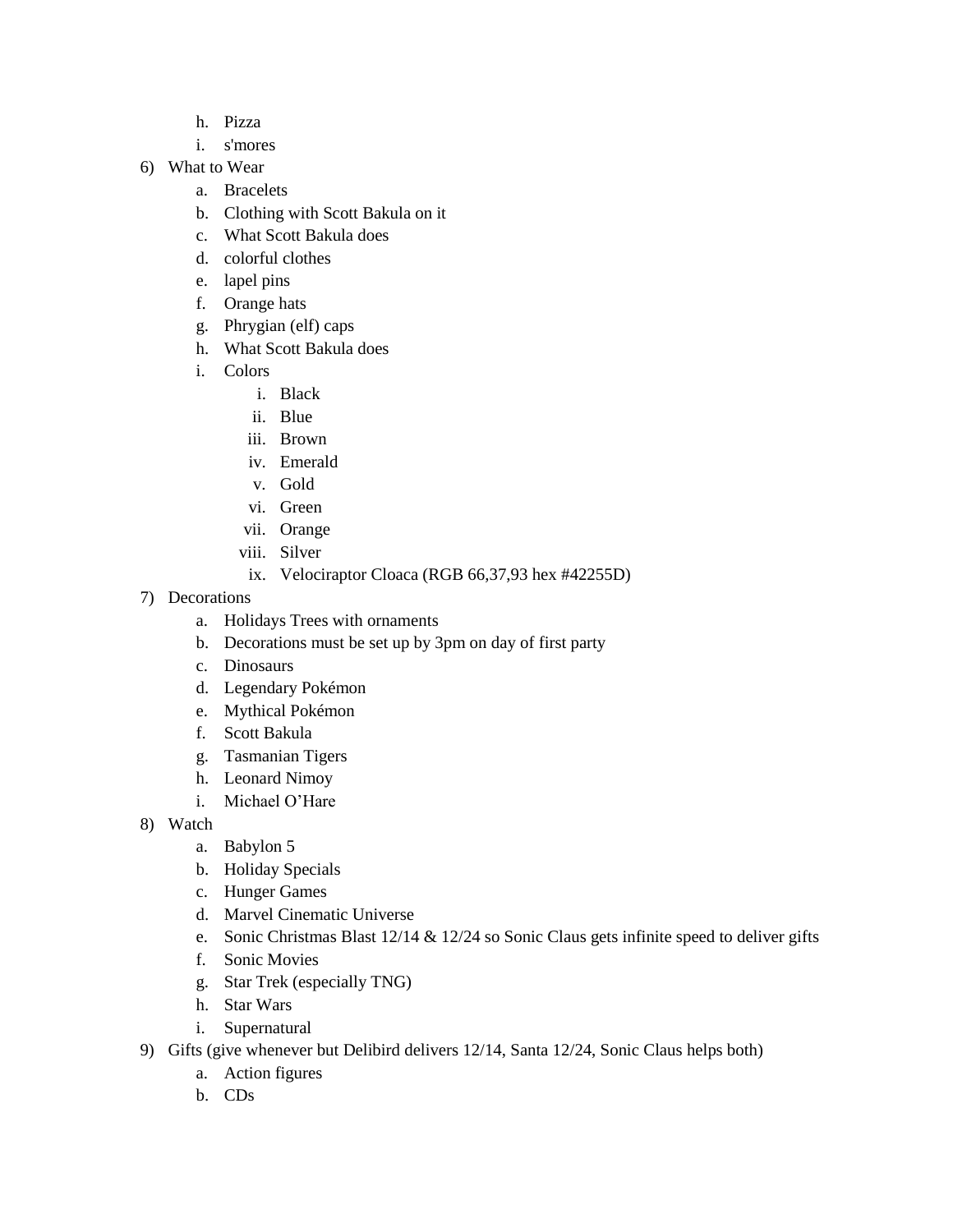- c. Comic books
- d. Funko Pops
- e. Stuffed animals
- f. Video games
- g. T-Shirts
- h. Movies
- i. Digital Gift Cards
- 10) Play video games
	- a. When Possible in Video Games
		- i. Use blue characters
		- ii. Use orange characters
		- iii. In Pokémon (applied to all Pokémon games including Go, TCG, etc)
			- 1. Can't run from battles they started it, take care of their blasphemy
				- 2. If you get an egg it must remain on your team until level 11
				- 3. Talk to every NPC
				- 4. You are required to fill up your entire party.
				- 5. [Gen 8] Holidays Team
					- a. Metapod
						- b. Malamar
						- c. Venusaur
						- d. Sceptile
						- e. Rayquaza
					- f. Virizion
				- 6. How to pick a team each year & generation top 6 of 6 categories
					- a. Any core series pokedex #11
					- b. Pokémon that are Holidays Colors
					- c. Grass Pokémon
					- d. Pig based Pokémon
					- e. Pikachu related Pokémon
					- f. Top 6 of 2016, 2020, 2021, and future surveys
	- b. Video Game Playing Ritual
		- i. Do not look at any guides while playing
		- ii. Play at night
		- iii. Pre-game bantering
	- c. Video game rules
		- i. When playing
			- 1. Choose a game everyone can enjoy
			- 2. Be open-minded about unfamiliar games
			- 3. House must like game
			- 4. Be kind even if you don't like the game
			- 5. Every time you lose a life call it a cheap shot
			- 6. Play until the game/match/round is finished
		- ii. To Pick A game
			- 1. No DLC was ever needed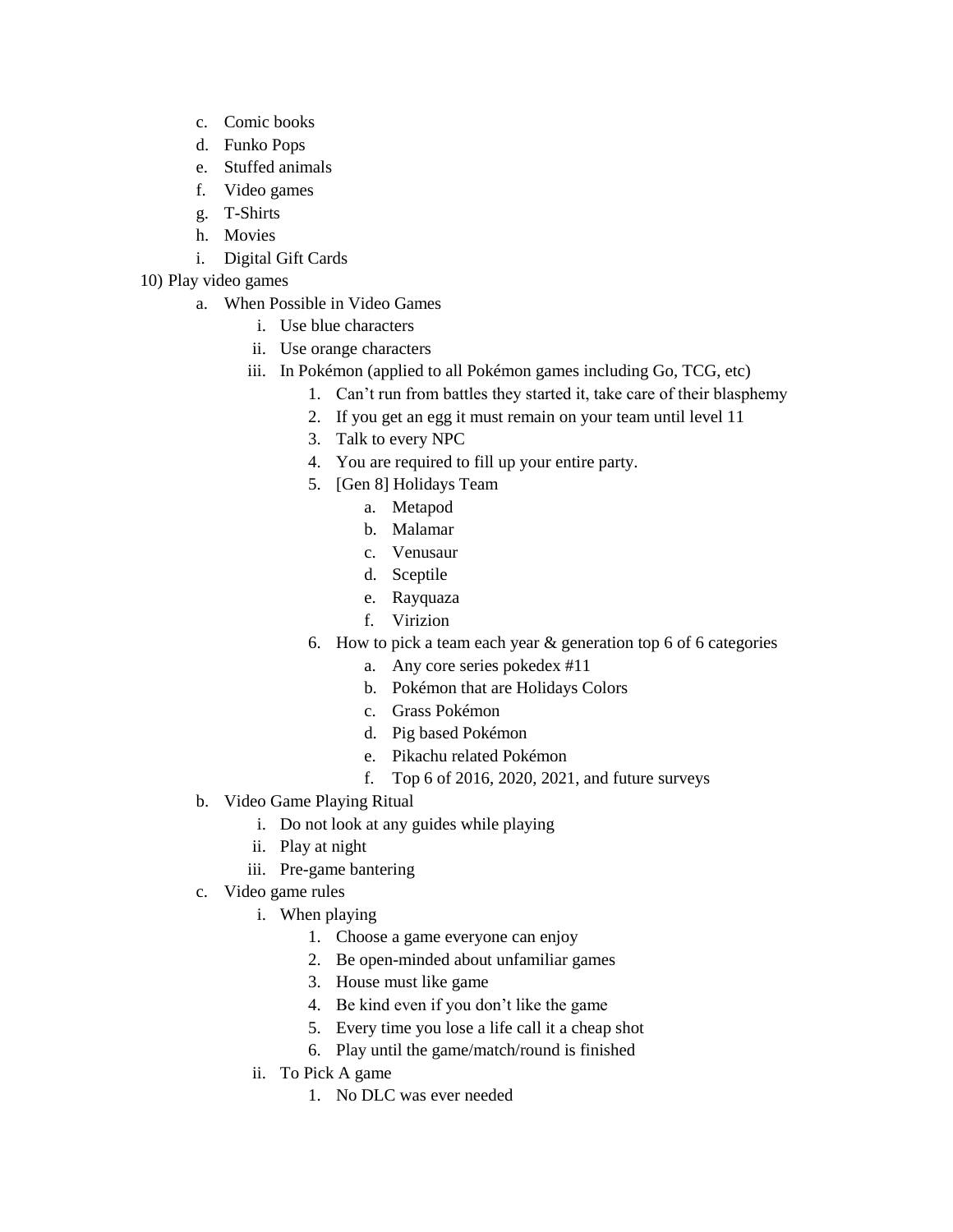- 2. Majority playing must like game
- 3. Has a swordsman
- iii. Video Games to Play (play latest in series unless specific title is mentioned)
	- 1. Sega Genesis
		- a. Aladdin
		- b. Lion king
		- c. Sonic the Hedgehog 1
		- d. Cosmic Spacehead
		- e. Toejam and Earl
		- f. Mortal Kombat
		- g. Earthworm Jim
		- h. Battletoads
		- i. Streets of Rage 2
		- j. NBA Jam TE
		- k. Quackshot
	- 2. brawlers/fighters (see 5)
		- a. Super Smash Bros
		- b. Super Smash Bros Brawl
		- c. Super smash bros melee
		- d. Super smash bros [n64]
		- e. Marvel vs Capcom
		- f. WWE
		- g. Kirby Mass Attack
		- h. Super Smash Bros 3Ds
		- i. Golden Axe
		- j. TMNT 4 Turtles in Time
		- k. Double Dragon
	- 3. RPGs (see 5)
		- a. Final Fantasy VII
			- i. Must have Yuffie in party all time
			- ii. Must have Yuffie secret date
			- iii. Must visit Wutai
		- b. Final Fantasy
		- c. Paper Mario
		- d. All Pokémon games (including freemium games)
		- e. Bioshock
		- f. Elder Scrolls
		- g. Mass Effect
		- h. EarthBound
		- i. Darksiders
		- j. Star Trek Online
		- k. Warcraft
	- 4. Strategy/Puzzle (see 5)
		- a. Tetris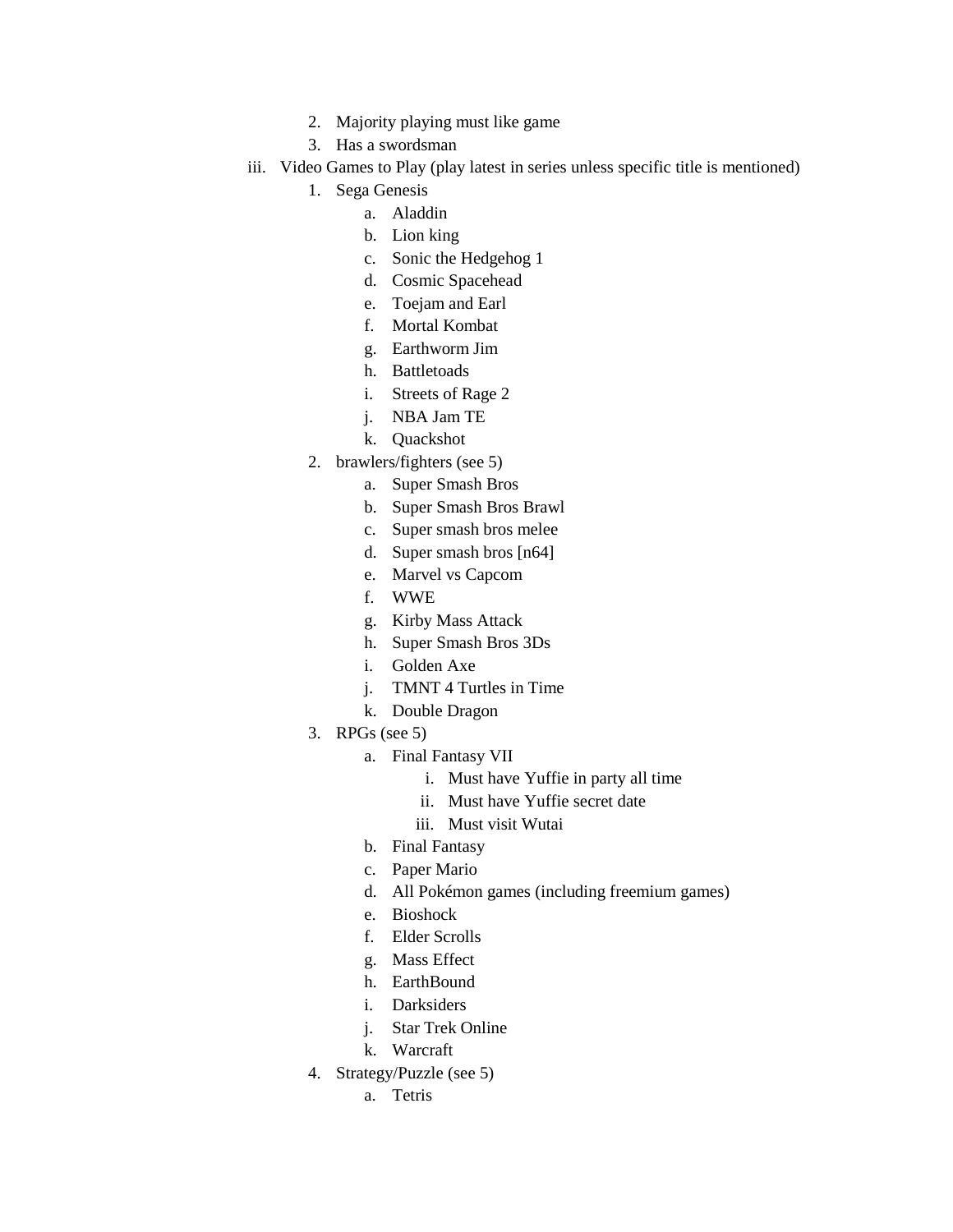- b. Ms. Pacman
- c. Wii Play
- d. Guitar Hero II
- e. Tetris DS
- f. Mind Quiz
- g. The Sims
- h. Starcraft
- i. Where in the World is Carmen Sandiego?
- j. Black & White
- k. Populous
- 5. Action (g-k in order delete bottom up if less)
	- a. Super Mario Galaxy
	- b. Kirby's Dreamland 3
	- c. Star Wars: The Force Unleashed I
	- d. Star Wars: The Force Unleashed II
	- e. Sonic the Hedgehog
	- f. Super Mario
	- g. Dead Space
	- h. Kirby's Epic Yarn
	- i. Assassin's Creed
	- j. Ghostbusters
	- k. Shadow the Hedgehog

## 11) Festivals

- a. To do at all…
	- i. daily themes
	- ii. Rick Roll
	- iii. Drunk white girl dance to music
- b. Avoid at all
	- i. F/K/M Game
	- ii. Fruitcake
	- iii. Never ending games of Cards Against Humanity
- c. Febtober Fest (7 days Sunset December 5-Sunrise December 12)
	- i. Aquaman is the official mascot
	- ii. Wear correctly colored shirt on corresponding day
		- 1. Emerald Day
		- 2. Brown Day
		- 3. Velociraptor Cloaca Day
		- 4. School Spirit Day
		- 5. Friend Swap Day
			- a. Dress as a friend
			- b. If have similar clothes as friend wear all day
			- c. Bring favorite jacket/shirt to group shot
		- 6. Comic Book Day
		- 7. Cult Day (First Saturday of Holidays)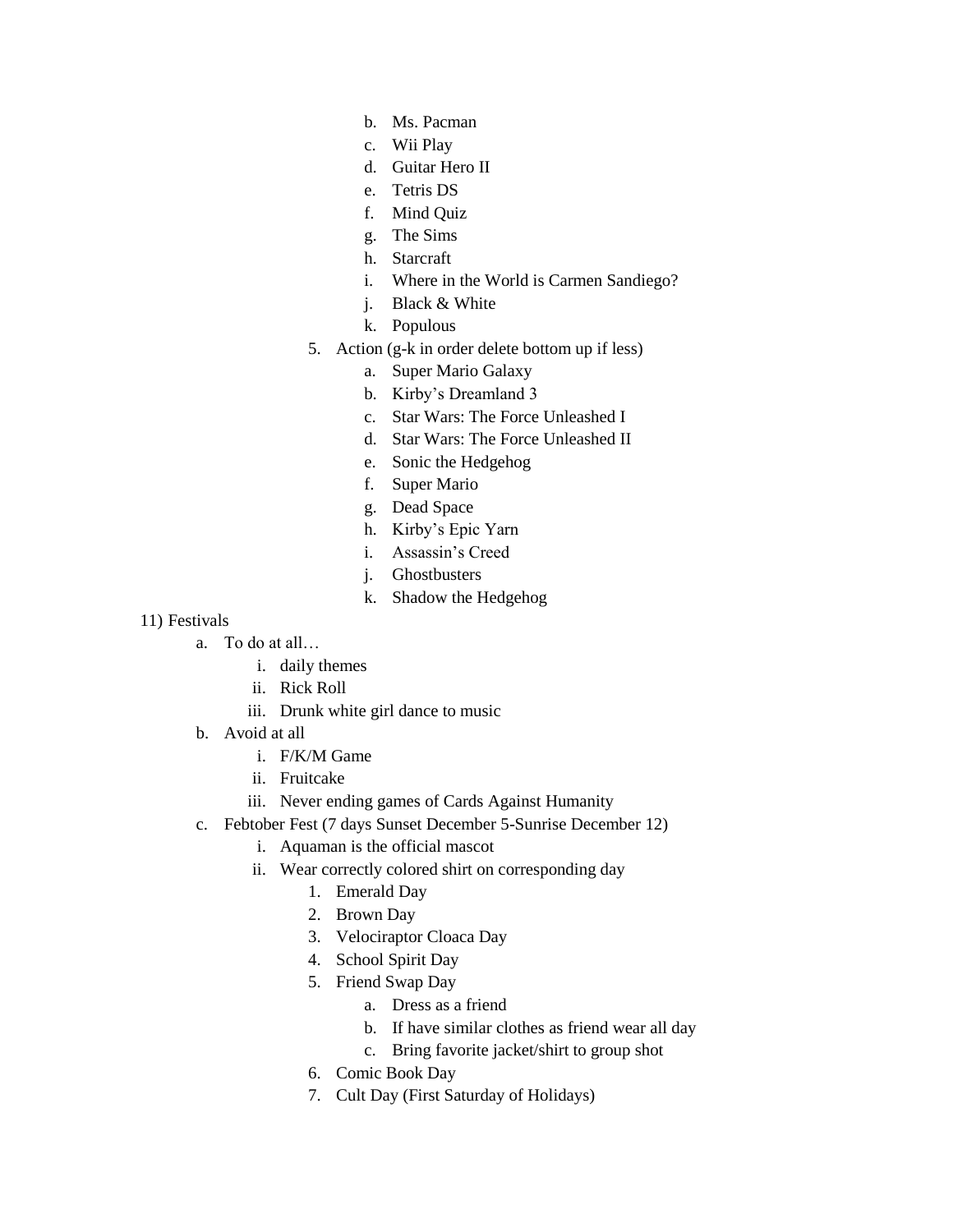- a. Under 5'5"
	- i. Orange
	- ii. Yellow
	- iii. Silver
- b. Exactly 5'5"
	- i. Black
	- ii. Brown
	- iii. Gold
- c. Over 5'5"
	- i. Green
	- ii. Blue
	- iii. Velociraptor Cloaca
- iii. Febtober Fest Party on Cult Day (first Saturday of Holidays)
	- 1. Wear proper clothes
	- 2. Tell everyone you see to have a Merry Febotber Fest
	- 3. Order Pizza (including the "Febtober")
		- a. Cheese
		- b. Red Sauce
		- c. Olives
		- d. Peppers
		- e. Jalapenos
		- f. Pepperoni
	- 4. Watching a stupid movie
		- a. Can't repeat stupid movie watched previous Febtober Fests
		- b. Netforce can always be a choice
		- c. People named Dan have ultimate say on what movie is watched
	- 5. Cow Piñata
		- a. Fairly and safely behead and destroy starting at 10:30pm
		- b. Use only lightsabers to hit piñata
		- c. Dans hit first then order of game competition placements
			- i. Guitar Hero iii
			- ii. Super Smash Bros Brawl
			- iii. If raining then play sports games
				- 1. Mario & Sonic 2008 Olympics
					- 2. Wii Sports
					- 3. Sega All-Stars Racing
		- d. Non-players go after loser alphabetically by last name
		- e. Everyone gets the same amount of turns no matter piñata's state
		- f. Aquaman placed in piñata and must be found afterwards
- iv. Filming/photographing insanity that ensues
	- 1. Group shots in the bed of a pickup truck whenever possible that week
	- 2. Take group shots that include everyone when possible that week
	- 3. Try to break previous year's record of photos of the entire week
	- 4. Have to take at least 162-551 pictures during the entire week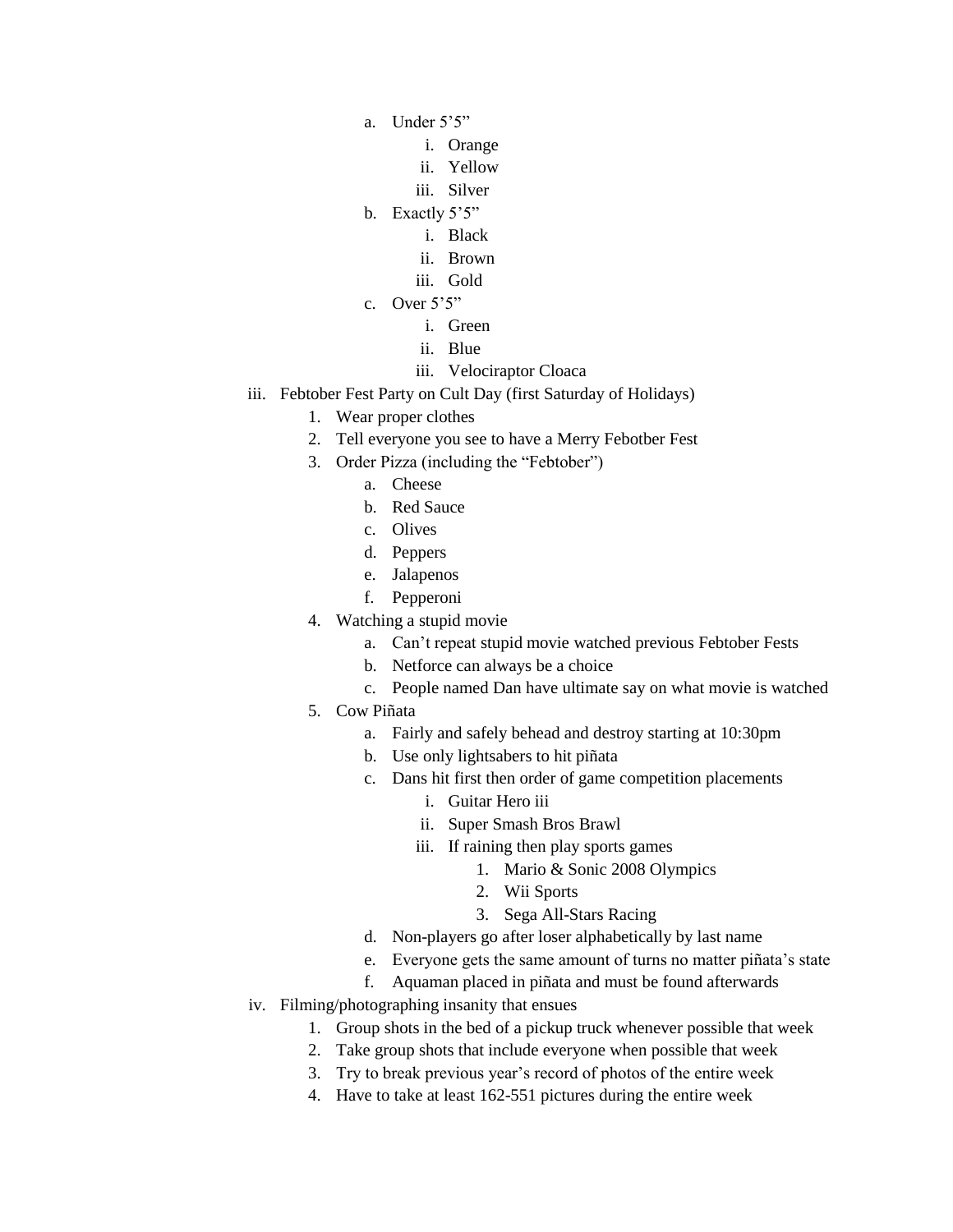- 5. People who don't play video games must take pictures that week
- v. Guam & Cascadia
	- 1. Guam recognized as  $51<sup>st</sup>$  state & Cascadia as Sovereign nation
	- 2. Cascadian and 51 star US and flags must be present at Cult Day party
	- 3. Do something amazingly awesome and creative to honor/recognize them
- d. Pidmujock (9 days Sunset December 12-Sunrise December 21)
	- i. Each letter represents daily theme of a Pokemon's line based on current Pokedex
		- 1. Pikachu
		- 2. Ivysaur
		- 3. Delibird
		- 4. Mew
		- 5. Umbreon
		- 6. Jirachi
		- 7. Omastar
		- 8. Charizard
		- 9. Kyurem
	- ii. Hold video game competitions or marathons with your friends
		- 1. Pokemon
		- 2. Mario
		- 3. Just Dance
			- a. Newest Just Dance
			- b. Just Dance Summer Party
			- c. Just Dance 3
	- iii. Acknowledge since Jesus rose from the dead he was a zombie
	- iv. Be a nerd
		- 1. wear a nerdy t-shirt
		- 2. Display nerdy possessions
		- 3. wear glasses if you own them
	- v. Kelly Clarkson is declared queen of Pidmujock
		- 1. Her picture is to be paraded around
		- 2. have a cult of personality developed around her
		- 3. This last for all 9 days
- e. Grand Festival (11 Days Sunset December 21-Sunrise January 1)
	- i. Grand Racing games night (Sunset December 21-Sunrise December 22)
		- 1. Mario kart
		- 2. Sega all-stars racing
		- 3. Kirby Air Ride
	- ii. Grand Night Service (Sunset December 22-Sunrise December 23)
		- 1. Blog of pi
		- 2. Have a stuffed dinosaur on your shoulder
		- 3. Wear a cape
	- iii. Grand Feast (Sunset December 23-Sunrise December 24)
		- 1. Celebrates
			- a. Kirby if he were the Flash